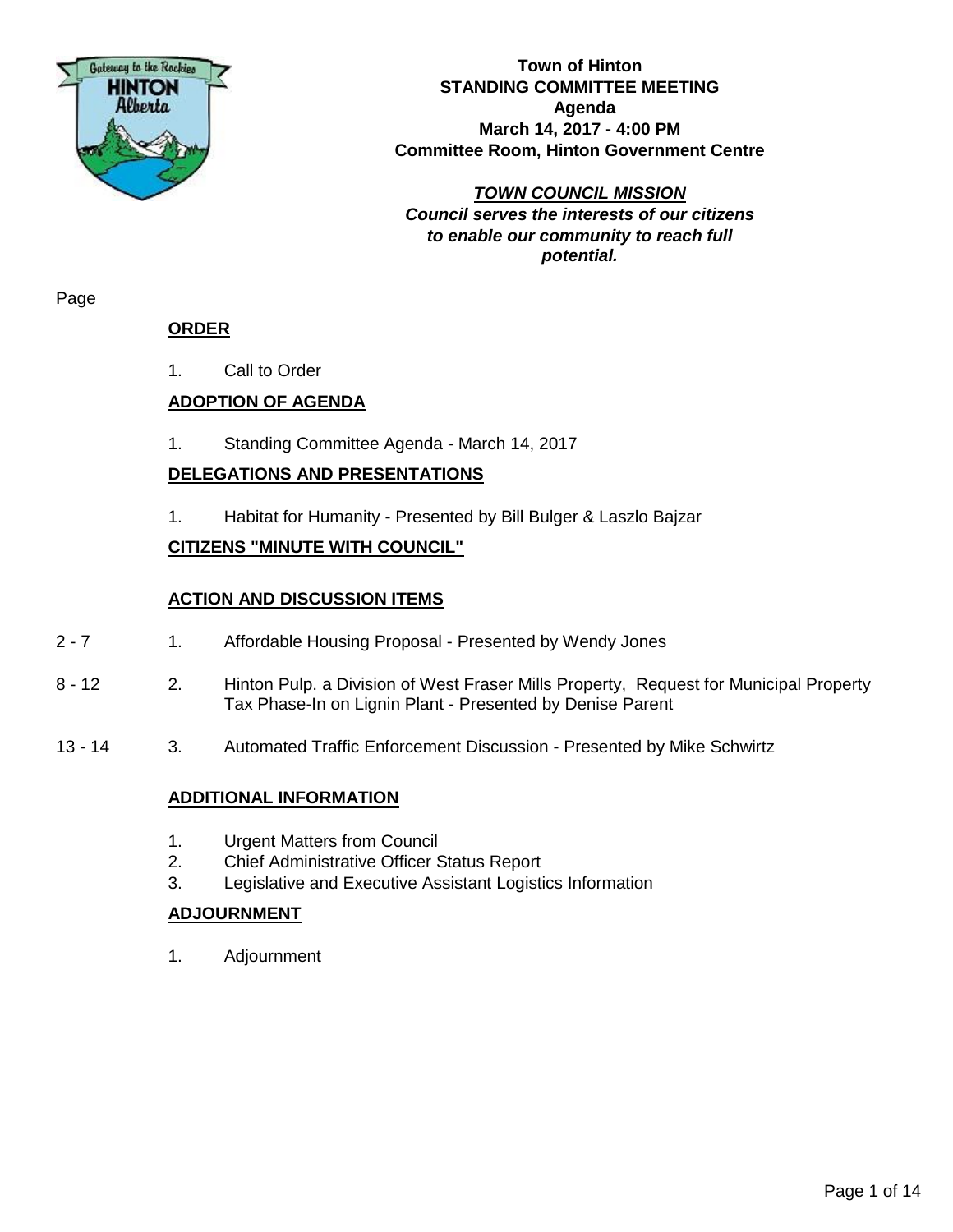

# **TOWN OF HINTON DIRECTION REQUEST**

**DATE:** March 8, 2017

**TO: STANDING COMMITTEE MEETING OF March 14, 2017**

**FROM**: Wendy Jones, Director of Planning and Development

**APPROVED BY:** Mike Schwirtz, Chief Administrative Officer

# **RE**: **Affordable Housing – Happy Creek Estates Proposal**

# **Purpose**

This item is before Council to seek direction as per consensus and direction of Council at the Standing Committee Meeting of February 28, 2017 stating that the Happy Creek Estates proposal dated January 23, 2017 be part of the next Council Info package and be brought to the next Standing Committee.

# **Issue**

Happy Creek Estates has a total of 45 affordable apartments for rent. These apartments have been in high demand since July 1, 2010, the day the apartments were ready for occupancy. Happy Creek Estates' proposal offers to make an additional twelve (12) apartments available for rent to eligible tenants at an affordable rental rate. The apartments are located at 240 Pembina Avenue, Hinton, Alberta; in a building called "Mountainview Apartments".

# **Administration Comments on Situation / Options**

The Happy Creek Estate proposal identifies that Mountainview Apartments has 18 apartments (11 – 2) bedrooms and 7 – 1 bedroom apartments). The 12 apartments would be available to qualified applicants at the following rental rates:

|              | Current/market rent level | Reduced/subsidized rent level |  |
|--------------|---------------------------|-------------------------------|--|
| One Bedroom: | \$800.00 / month          | \$625.00 / month              |  |
| Two Bedroom: | \$900.00 / month          | \$730.00 /month               |  |

Qualifying individuals that would be eligible for these 12 apartments would follow the same criteria as currently used for Happy Creek Estates.

To implement the proposal immediately requests that the existing Rent Increasing Share Agreement between Happy Creek Estates Ltd. and the Town of Hinton be rescinded. The intent of the Rent Sharing Agreement and the annual payments (\$7,200 per year) made to the Town was that this money would be spent in a way that "creates, enhances, improves, or facilitates affordable housing or access to affordable housing within the Town of Hinton." The funds received from Happy Creek Estates and held in the Town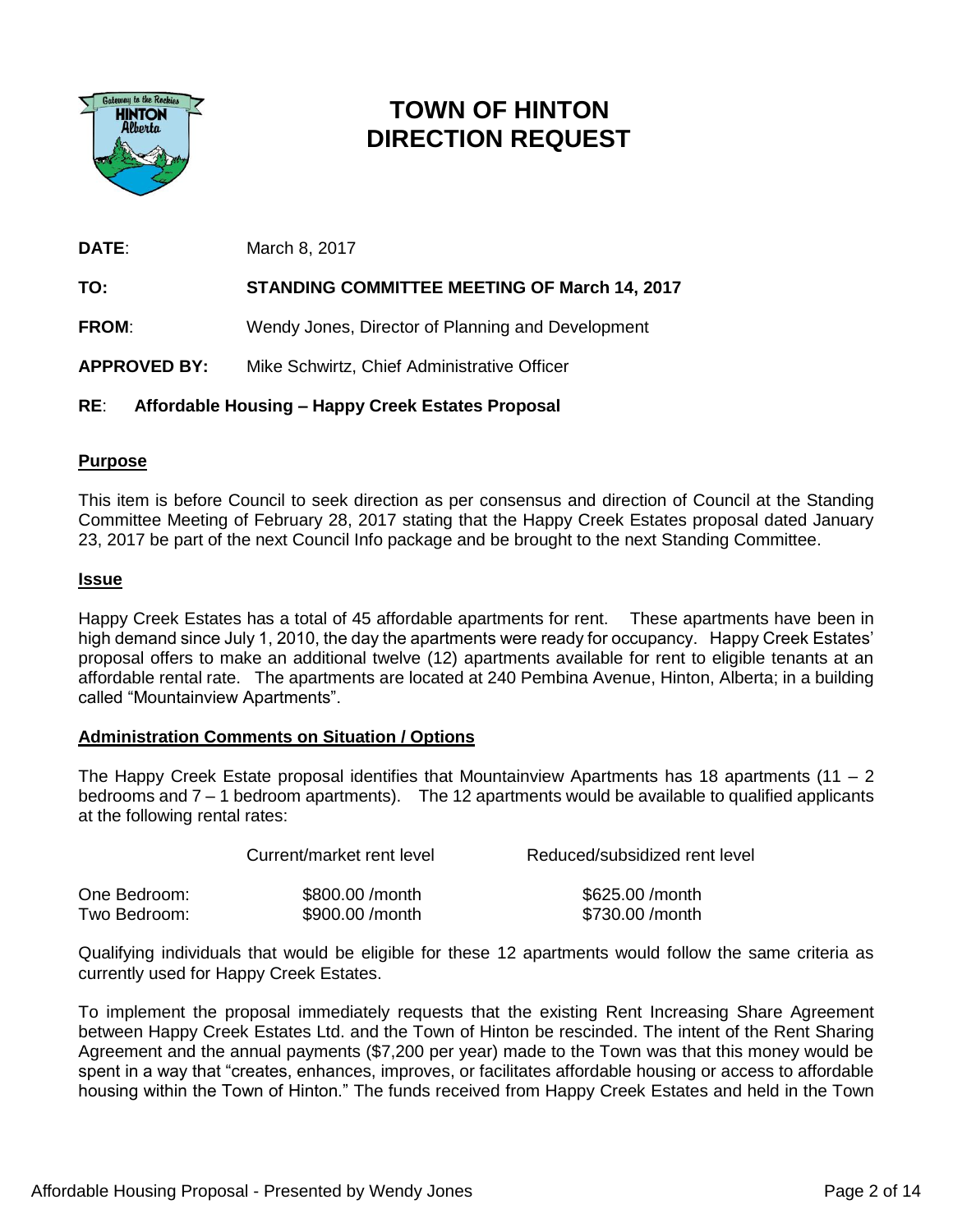reserves to date totals \$21,564. Happy Creek Estates is requesting that these funds to be returned to them to financially support the immediate implementation of the additional 12 apartments. Happy Creek Estates will take steps to subsidize the 12 apartments for an approximate cost of \$24,000/year and agree to maintain the rent subsidy for a 10-year period.

# **Administration's Conclusion / Proposed Direction**

Happy Creek Estates has been a successful affordable housing model that supports our community. This proposal provides the opportunity for 12 additional apartments to be made available immediately.

Utilizing the requested funds and ensuring transparency of this proposal to the community-at-large is important to all. The funds being requested have been acquired through the income of Happy Creek Estates and will be used to subsidize 12 additional units.

The availability of affordable housing and having same in our community is important today and the years to come. An investment of \$21,564 with the offer to maintain a rent subsidy for 10 years for these additional 12 apartments provides Hinton with the opportunity to continue meeting the requests of many housing needs.

# **CAO Comments**

Happy Creek Estates can and will do this on their own but it will take them approximately 1.5 years to complete the transition without Council's support for this proposal. This gives Council the opportunity to expand a very good community partnership and add 12 more affordable housing units with a guaranteed rental formula for 10 years.

The Town could take the \$21k from the reserve and spend it elsewhere but the question would be would it give us such immediate and positive impact as this proposal?

Happy Creek Estate is a for profit business but they also have very strong ties to this community.

# **Attachment(s)**

1. Happy Creek Estates Ltd. – January 23, 2017 Proposal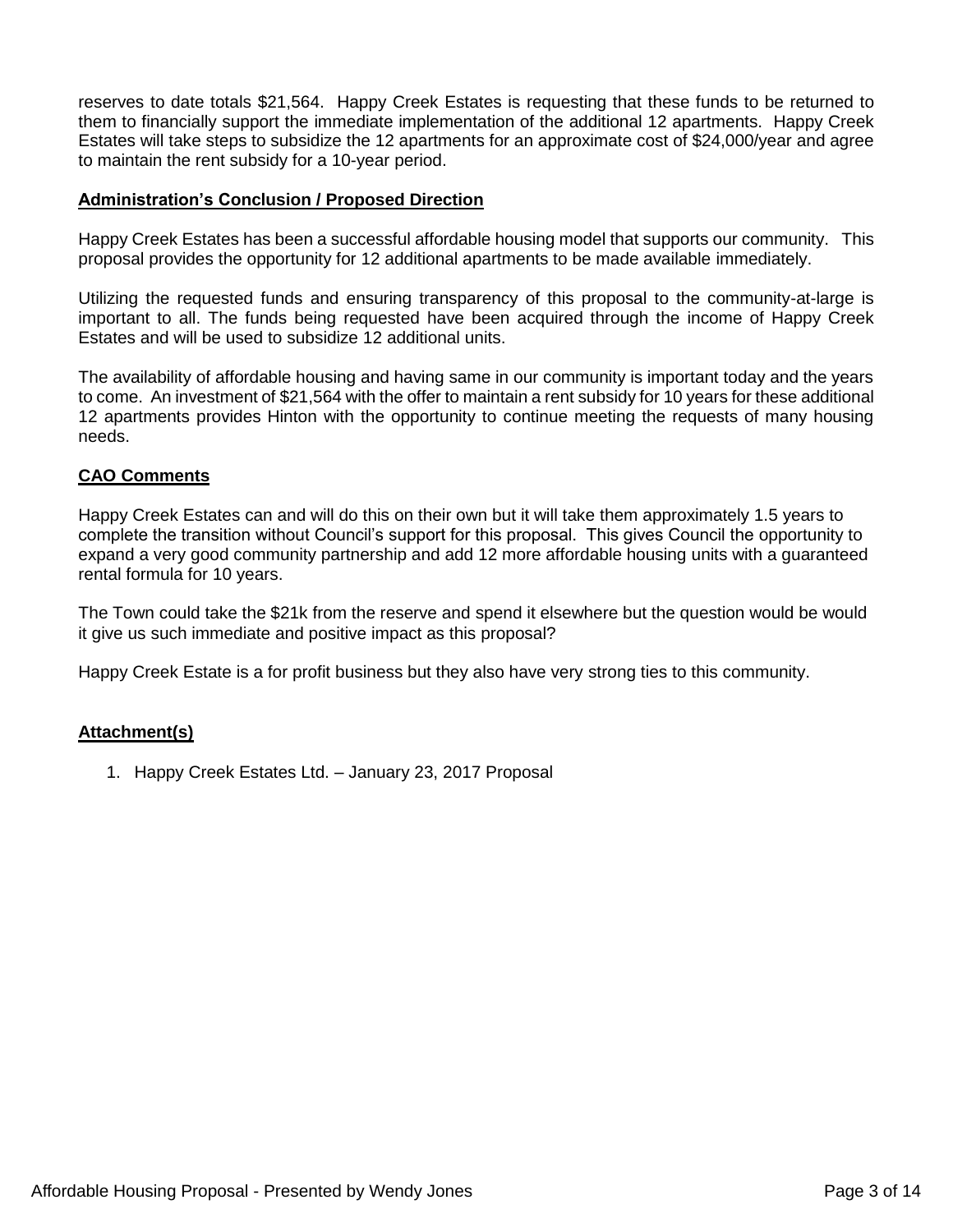# HAPPY CREEK ESTATES LTD.

# 102 - 135 Mountain Street, Hinton AB T7V 0B5

Telephone (780) 817—1915

January 23, 2017

Town of Hinton Government Centre 2nd Floor, 131 Civic Centre Road Hinton AR T7V 2E5

Attention: Mayor Rob Mackin and Town Council

## Re: Mountainview Apartments Affordable Housing Application

We own and operate Happy Creek Estates, the affordable housing complex located at 135 Mountain Street, Hinton, Alberta. We have one bedroom, two bedroom and three bedroom apartments that we rent at reduced rental rates to persons and families whose incomes fall below the Core Needs Income Threshold (CHIT) . CNIT is an income level below which people experience economic hardship when paying full market rent.

Happy Creek Estates has <sup>a</sup> total of 45 affordable apartments for rent. These apartments have been in high demand since July 1, 2010, the day the apartments were ready for occupancy.

We have decided to make an additional twelve (12) apartments available for rent to eligible tenants at an affordable rental rate. These apartments are located at 240 Pembina Avenue, Hinton, Alberta; in a building we call "Mountainview Apartments".

Mountainview Apartments are owned by <sup>a</sup> reLated company. These apartments are presently rented at full market rates. There are eighteen apartments in the building:

a. 11 two bedroom apartments; and

b. 7 one bedroom apartments.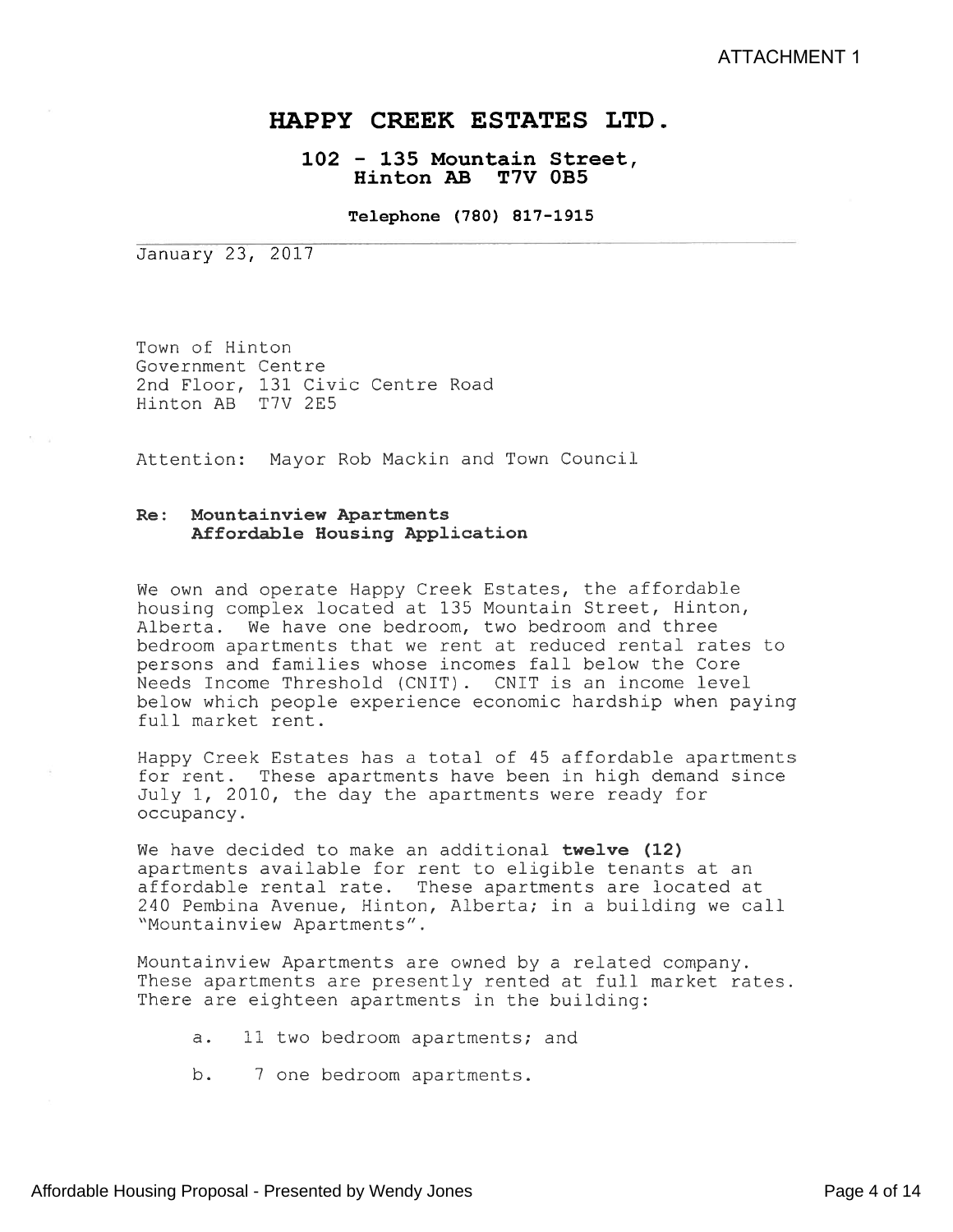Town of Hinton Page 2

With minor variations, the two bedroom apartments currently rent for \$900 per month. The one bedroom apartments currently rent for \$800 per month.

We propose to make twelve (12) of these apartments available [or rent at the followina rates to qualified people:

|              | Current/market<br>rent level | Reduced/subsidized<br>rent level |
|--------------|------------------------------|----------------------------------|
| One Bedroom: | $$800.00/m$ onth             | \$625.00/month                   |
| Two Bedroom: | \$900.00/month               | $$730.00/m$ onth                 |

#### Additional Details

We do not propose to make rents at Mountainview Apartments and Happy Creek Estates the same. That would become too expensive. The subsidized Mountainview rents will be exactly \$100 per month higher than the rate charged at Happy Creek Estates. That is still very affordable, as it is roughly 20% below market rents.

Furthermore, we do not pretend that the Hountainview apartments are equal to those at Happy Creek Estates. Hountainview apartments are quite nice and we are very proud of them. However, the building is old. The walls are thinner resulting in increased sound transmission. The bedrooms are smaller and the overall apartment size is slightly smaller. There is less storage. And laundry is provided by way of coin operated machines in <sup>a</sup> separate laundry room.

Obviously, people would far rather live at Happy Creek Estates. To control resentment, we propose to allow low income tenants to move into Mountainview Apartments, realize an immediate reduction in their housing costs, and still remain on the waiting list for Happy Creek Estates. Providing the tenants continue to qualify, they could move into Happy Creek Estates when there was <sup>a</sup> vacancy. After moving, they would enjoy even lower rent and a larger apartment in <sup>a</sup> newer building.

## What about families with small children?

Mountainview Apartments are not suitable for small children. We have no outdoor <sup>p</sup>lay facilities and the noise created by very small children easily becomes <sup>a</sup> nuisance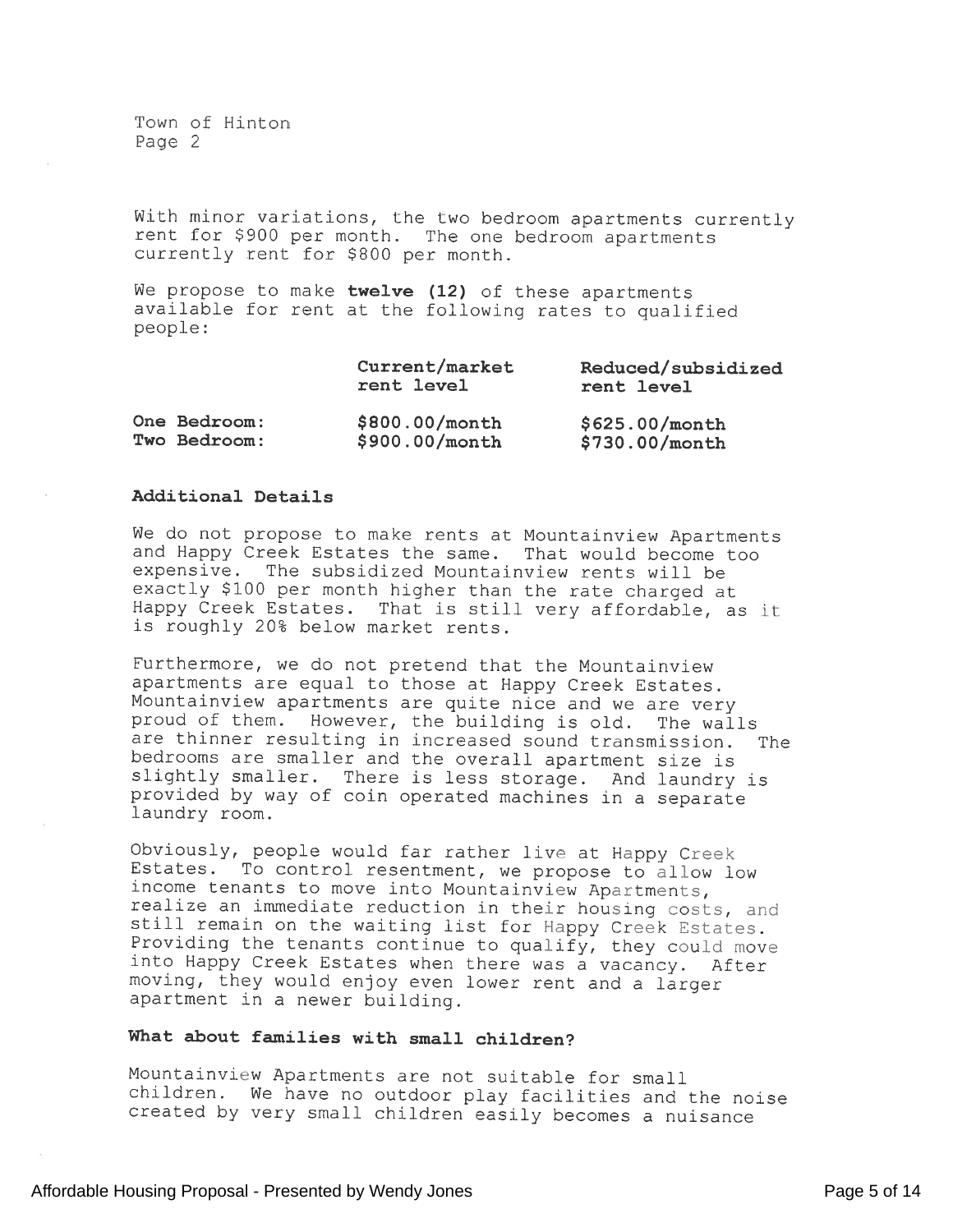'Town of Hinton Page 3

for other tenants. We do not allow families with preteenaged children to move into Mountainview Apartments. Families with young children will be moved directly into Happy Creek Estates once a suitable apartment became available for them.

#### What about mobility suites?

Likewise, Mountainview Apartments are not suitable for people with mobility issues. There is no way to access any Mountainview apartment without climbing stairs. For that reason, we would continue to maintain <sup>a</sup> waiting list for the Happy Creek barrier free suites. We would fill vacancies in our barrier free suites from that waiting list.

#### How will we pay for the program?

It will cost \$2,000.00/year/apartment to implement this program. Accordingly, the program will cost \$24,000/year to implement.

On November 4, 2012, Happy Creek Estates reached an understanding with the Town of Hinton. Since that time, we have given the Town of Hinton \$7,188.00 per year, on the understanding that this money be spent in a way that "creates, enhances, improves, or facilitates affordable housing or access to affordable housing within the Town of Hinton."

## Step 1: We would invite the Town of Hinton to rescind the "Rent Increase Sharing Agreement Dated as of November 5, 2012".

Once Happy Creek Estates has freed itself of its commitment to pay \$7,200 per year toward other ye<sup>t</sup> unidentified affordable housing initiatives, it will be able to direct that amount toward the initiative at hand.

Step 2: We would invite the Town of Hinton to return to Happy Creek Estates the \$21,564.00 that Happy Creek Estates Ltd. has to date <sup>g</sup>iven to the Town of Hinton — in trust — pursuan<sup>t</sup> to the "Rent Increase Sharing Agreement Dated as of November 5, 2012".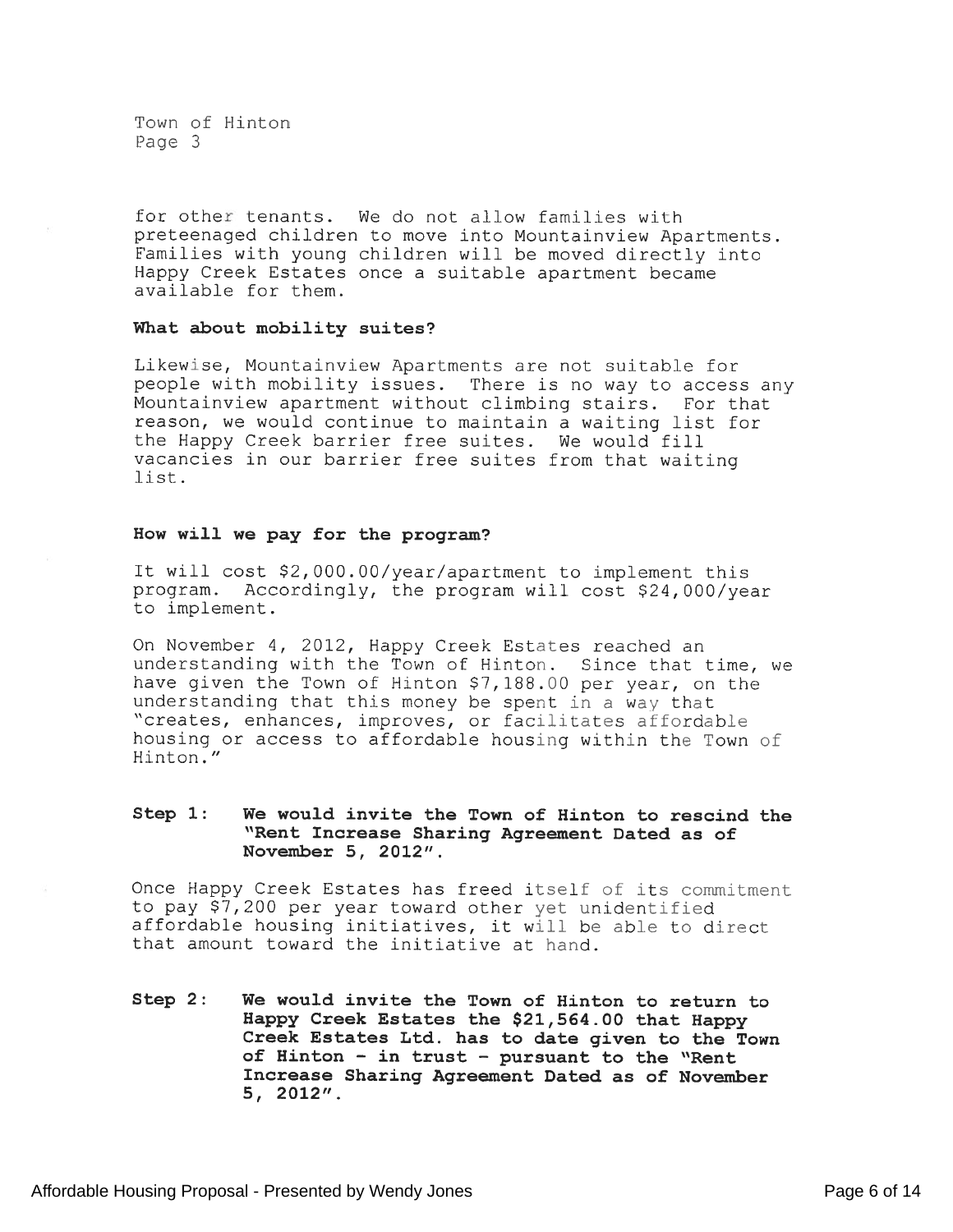Town of Hinton Page 4

Accordingly, \$7,200.00 of the annual program cost will be paid using revenue made available by the rescission of the Rent Increase Sharing Agreement. Happy Creek Estates is prepared to underwrite the remaining \$16,800.00 annual program cost from its own resources. However, without the return of the \$21,564.00, we would only be able to Partially implement the program in 2017. Without the lump sum, the program would take between <sup>1</sup> and <sup>2</sup> years to fully implement. However, if the town were to return to us the \$21,564.00, then we would be able to fully implement the program immediately.

Furthermore, if the Town of Hinton is prepared to cooperate with us in this program, Happy Creek Estates Ltd. will agree to maintain the program for a minimum ten (10) year period of time.

#### Proposa<sup>l</sup> Sunmary.

- 1. Happy Creek Estates Ltd. and the Town of Hinton will jointly agree to rescind the Rent Increase Sharing Agreement;
- 2. The Town of Hinton will return to Happy Creek Estates Ltd. the sum of  $$21,564.00$  given to the Town to help fund affordable housing initiatives;
- 3. Happy Creek Estates Ltd. will immediately take steps<br>to subsidize **twelve (12)** apartments for the apartments for the approximate cost of  $$24,000.00/year;$
- 4. Happy Creek Estates Ltd. will agree to maintain the said twelve (12) apartment rent subsidy for a ten (10) year period of time.

We respectfully submit this proposal for consideration.

Happy Creek Estates Ltd.

Per: Harry Arnesen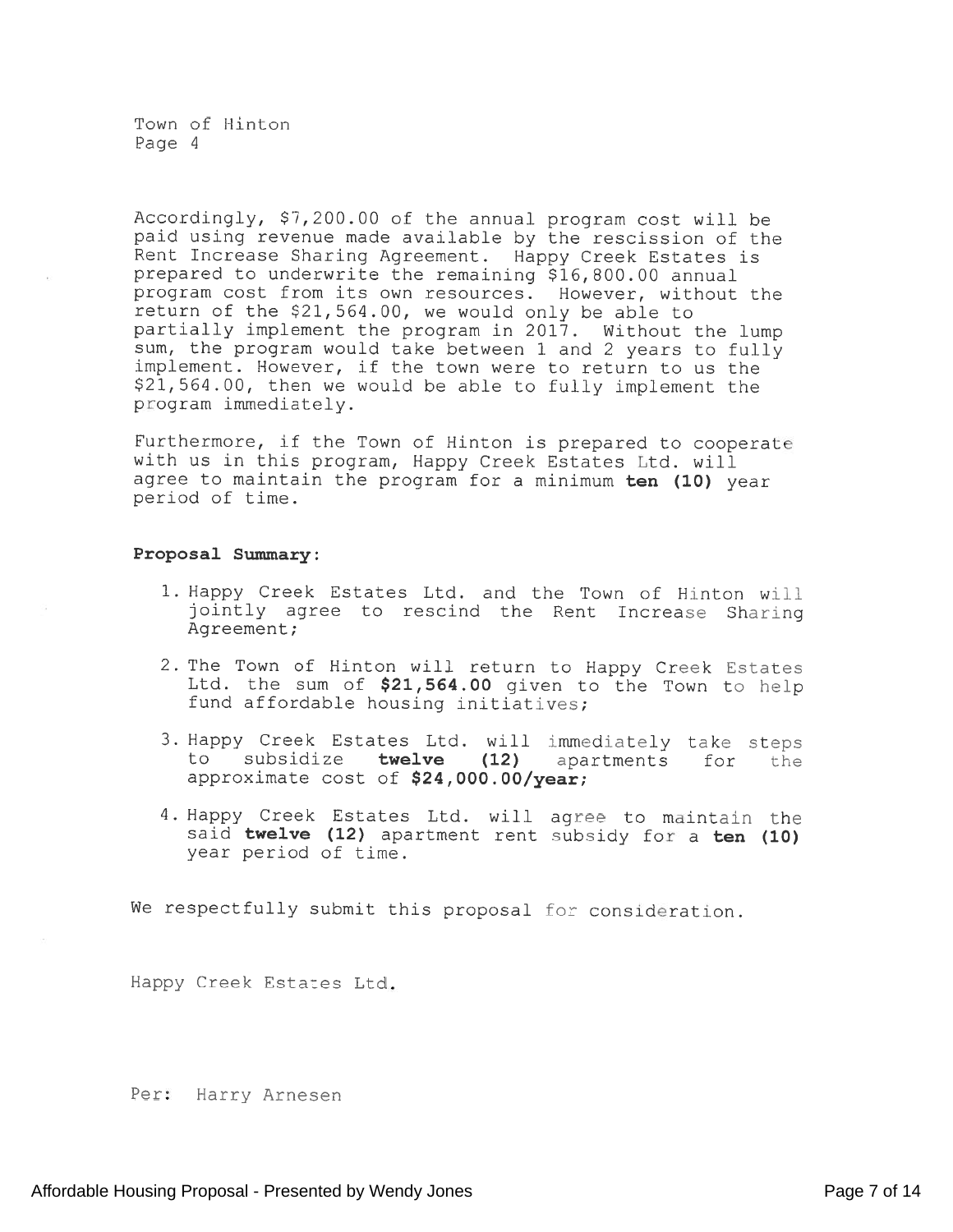

# **TOWN OF HINTON DIRECTION REQUEST**

| RE:                 | Hinton Pulp, a Division of West Fraser Mills Property, request for municipal<br>Tax Phase-In on Lignin Plant |
|---------------------|--------------------------------------------------------------------------------------------------------------|
| <b>APPROVED BY:</b> | Mike Schwirtz, Chief Administrative Officer                                                                  |
| <b>FROM:</b>        | Denise Parent, Director of Corporate Services                                                                |
| TO:                 | Standing MEETING OF COUNCIL OF March 14, 2017                                                                |
| DATE:               | March 8, 2017                                                                                                |

# **Purpose:**

Hinton Pulp has approached the Town for consideration of a property tax phase-in for the Lignin Recovery Plant in order to establish their market and business with this new product.

| <b>Conforms with:</b>                              | Yes/No/<br><b>Partial</b> | <b>Comments</b>                                                                                                                                                                                                                                              |  |
|----------------------------------------------------|---------------------------|--------------------------------------------------------------------------------------------------------------------------------------------------------------------------------------------------------------------------------------------------------------|--|
| <b>Municipal and Provincial</b><br>Laws            | <b>Yes</b>                | MGA section 347 (2) $-$ a council may phase in a tax increase<br>or decrease resulting from the preparation of any new<br>assessment.                                                                                                                        |  |
| <b>Community Sustainability</b><br><b>Plan</b>     | <b>Yes</b>                | 5.16 Endeavour to minimize our ecological footprint through<br>waste reduction<br>5.19 Practice and promote energy conservation and alternate<br>green energy development and use within all infrastructure<br>systems to minimize our ecological footprint. |  |
| <b>Council's Strategic Plan</b>                    | <b>Yes</b>                | Business Readiness: Welcoming community with the<br>resources to support business set-up and growth.                                                                                                                                                         |  |
| Long Term Capital Plan or<br><b>Adopted budget</b> | Yes                       | The impact of loss property tax revenue from the new Lignin<br>Plant over the duration of the proposed agreement is<br>approximately \$271,000                                                                                                               |  |

# **Conformance of recommendation to existing laws and Hinton Council plans**

# **Background / Introduction**

Hinton Pulp, a Division of West Fraser Mills has requested from the Town a property tax phase-in of 20% per year (2017-2020) in regards to the new construction of the Lignin Recovery Plant. The tax phase-in request is a reduction of 80% in 2017, 60% in 2018, 40% in 2019 and 20% in 2020.

The Lignin Plant was completed in September 2016 and is the first mill in Canada to extract lignin from its black liquor recovery stream using a new process called LignoForce.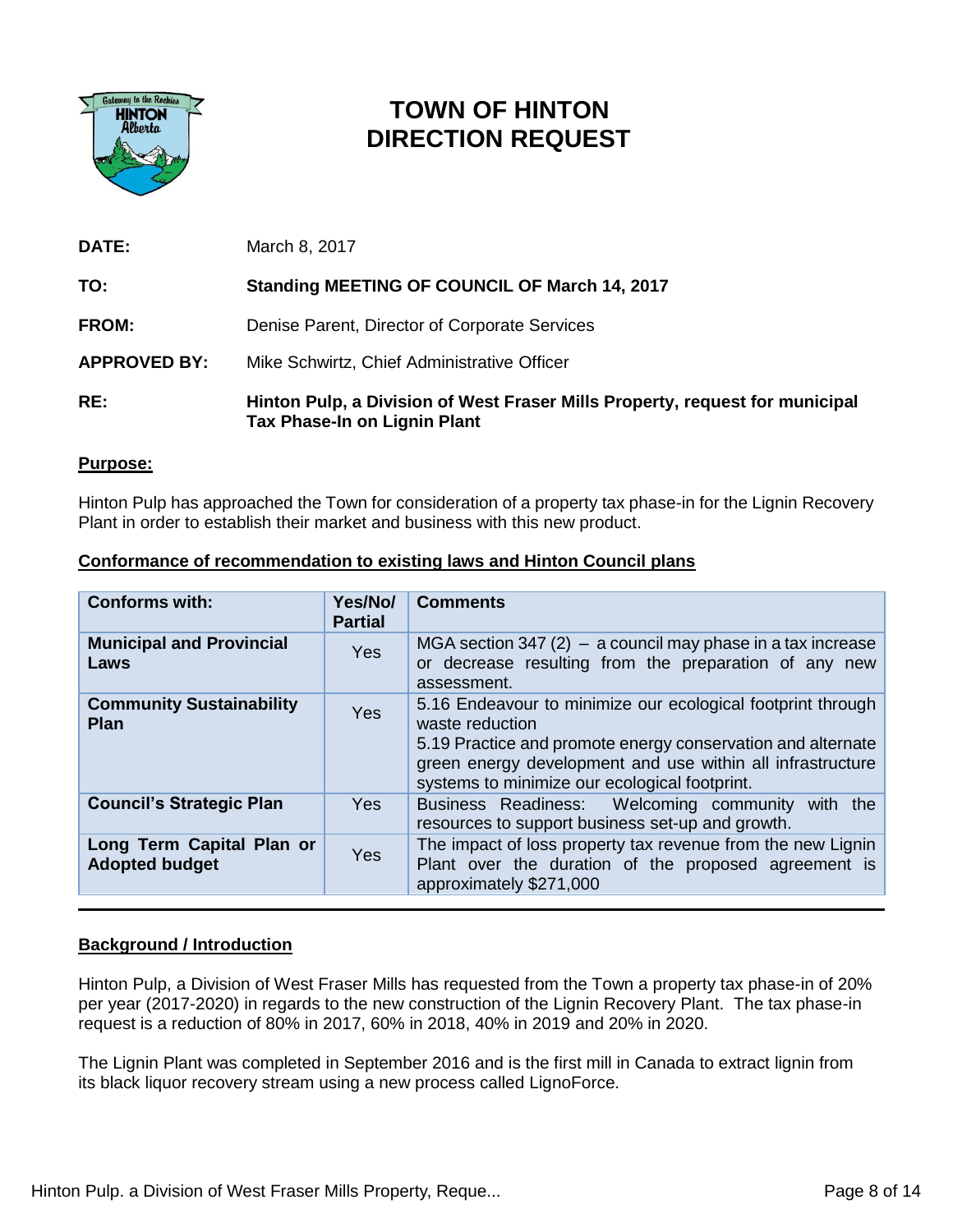The Town has previously entered into similar agreements with the Pulp and Sawmill operation as follows:

| Date of Agreement | <b>Project Description</b>                                            | Estimated value of<br>capital supported | Years phased in |
|-------------------|-----------------------------------------------------------------------|-----------------------------------------|-----------------|
| November 28, 1988 | Pulp Mill Refurbishment                                               | \$266 Million                           | 1991-1995       |
| December 31, 1991 | Saw Mill conversion from Stud Mill                                    | \$24 Million                            | 1992-1996       |
| July 20, 2010     | West Fraser Pulp Mill Green<br><b>Transformation Fund Investments</b> | \$52 Million                            | 2011-2015       |
| March 15, 2011    | West Fraser Saw Mill upgrades                                         | \$39 Million                            | 2012-2016       |

Considerations to support the request:

- The capital investment has very little impact on the municipal costs to deliver services in the Town, so the tax revenue foregone over the proposed period of time would not have been required to pay for extra costs directly
- Supports an innovative approach to use the technology to expand their product line and potentially reduce CO2 emissions.

Considerations to not support the request:

- The loss of future revenue places a greater burden on all other property taxpayers for any increase in property tax revenue to cover expenditures.
- This equipment falls under the machinery and equipment assessment category which some would argue already receives favorable treatment in the current Alberta property tax and assessment system.

# **Options for consideration**

- 1. Approve the phase-in tax request
- 2. Defer the report and decision to allow for community feedback
- 3. Provide direction to explore a different approach
- 4. Reject entering into an agreement

# **Chief Administrative Officer Comments**

This is an excellent example of innovation and environmental responsibility in our community. This does not reduce the amount of taxes currently paid by West Fraser but rather it phases in the increases they will have to pay as a result of this capital investment.

Administration recommends this property tax phase-in proposal for the Lignin Recovery Plant.

# **Attachment(s***)*

1. Article from Canadian Manufacturing – West Fraser opens \$30M lignin recovery plant in Hinton, Alta.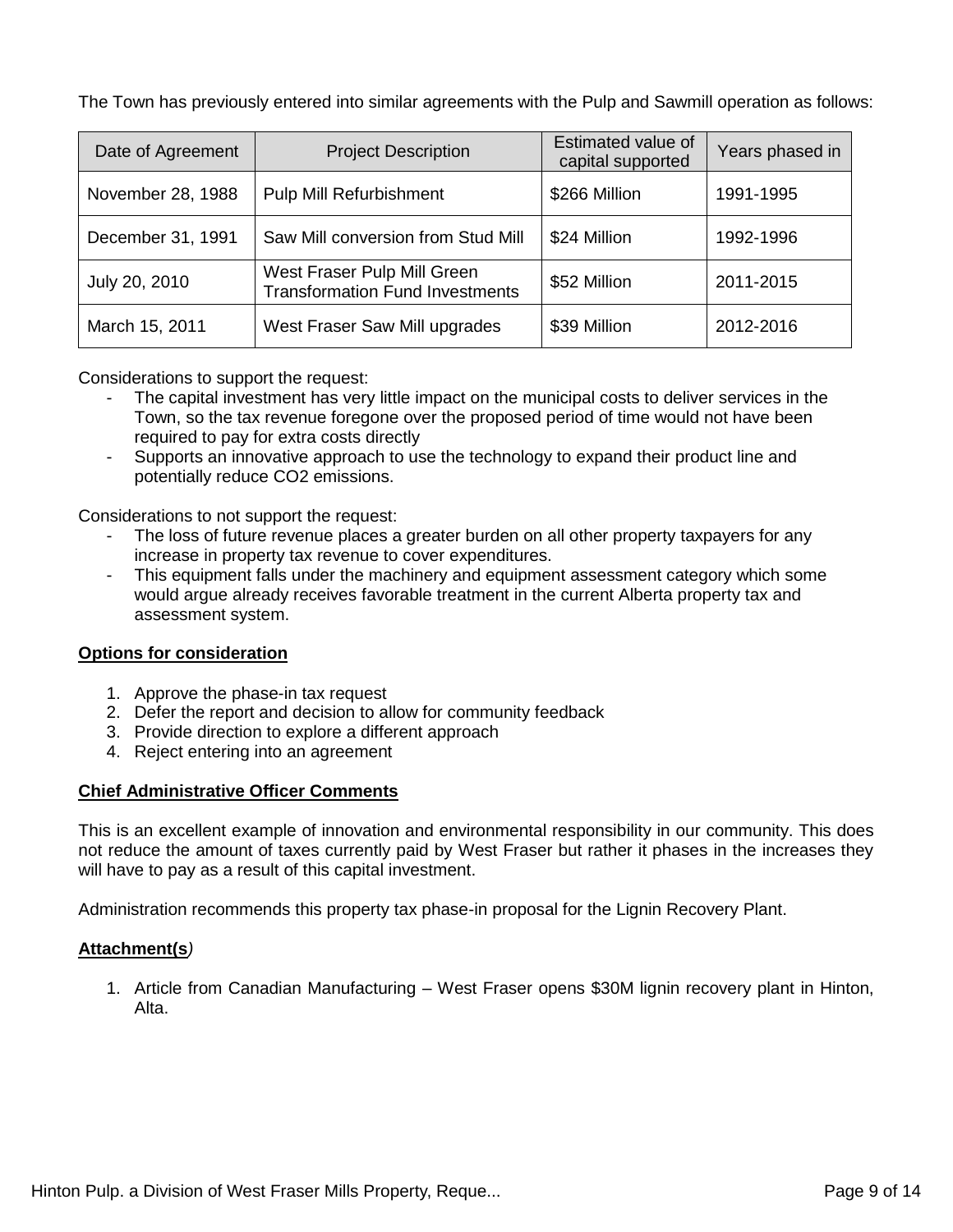Page 1 of 3

**ATTACHMENT 1** 

# Canadian **MANUFA¢TURING**

# West Fraser opens \$30M lignin recovery plant in Hinton, Alta.

The first commercial-scale plant of its kind in Canada, facility will extract lignin from trees for use in sustainable value-added products



West Fraser's pulp mill in the central Alberta town of Hinton. PHOTO: Alberta Innovates

EDMONTON-The West Fraser Timber Co.'s pulp mill in central Alberta has begun making more than just wood pulp for paper.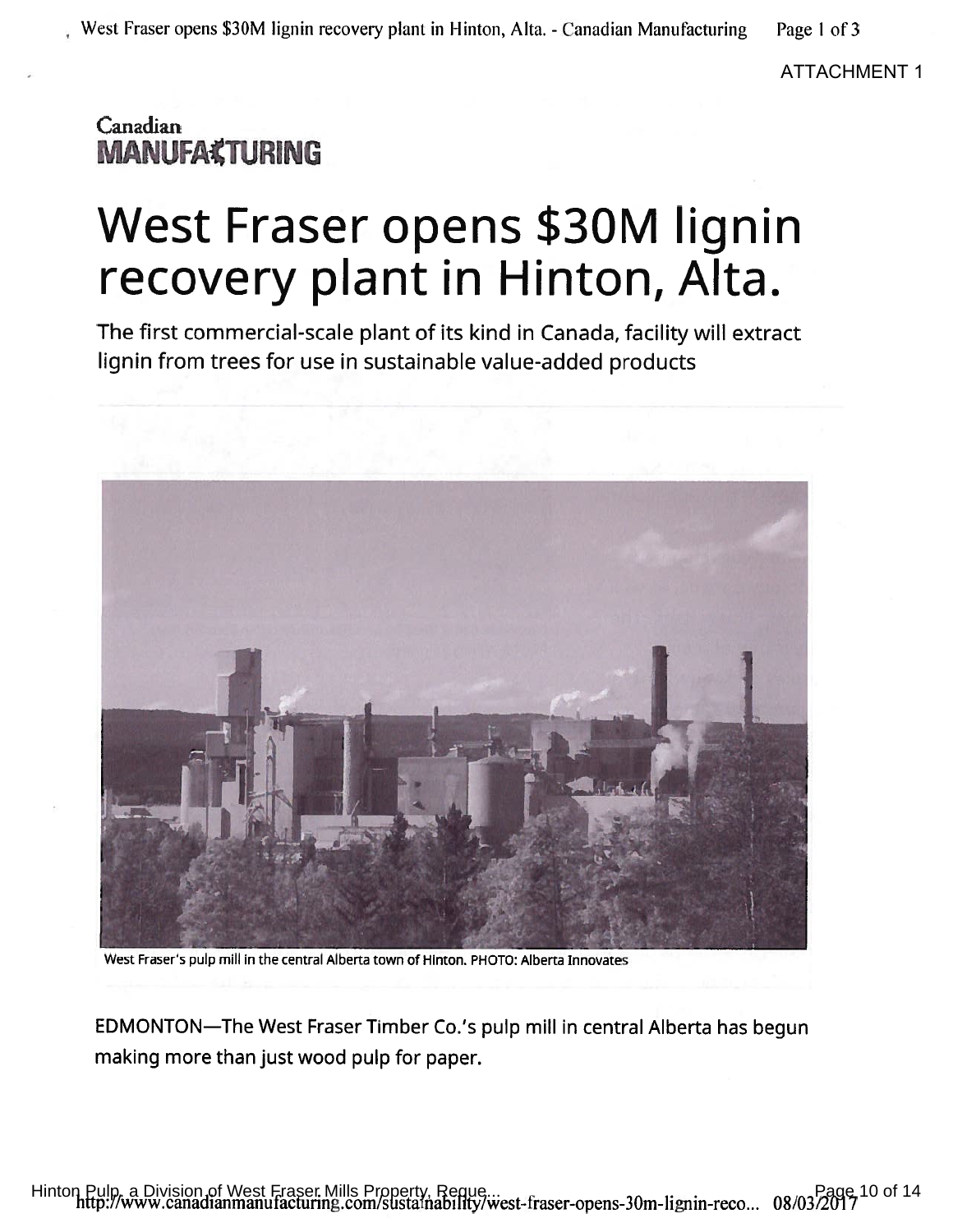The forest products company has completed work on Canada's first commercialscale lignin recovery plant, which is designed to extract a natural wood byproduct called lignin and repurpose it for use in a range of new value-added products.

"Foresters have long been searching for ways to put lignin to better use," Steve Price, CEO of one of the project's funders, Alberta Innovates Bio Solutions, said. "The ability to recover lignin and transform it into green bioproducts will add more value to an abundant Alberta biomass and contribute to the provincial economy in a sustainable way,"

Along with a \$3 million contribution from AI Bio, the \$30 million plant received funding from the federal government through Natural Resources Canada and **Sustainable Development** Technology Canada, as well as from West Fraser itself. The facility is one of many examples of a Canadian company leveraging a



Interior section of West Fraser's Hinton Pulp Lignin Recovery Plant. PHOTO: Alberta Innovates

sustainable material to create products that reduce the overall economy's reliance on coal, crude oil and natural gas.

Having begun lignin production at the new facility in March, West Fraser plans to use the byproduct as a renewable substitute for a number of synthetic resin components currently derived from fossil fuels. Other potential applications include green chemicals, thermoplastic composites and packaging.

As West Fraser ramps up lignin production in Hinton, the company's president and CEO, Ted Seraphim, said all of Canada's pulp mills could potential use the technology to produce new products.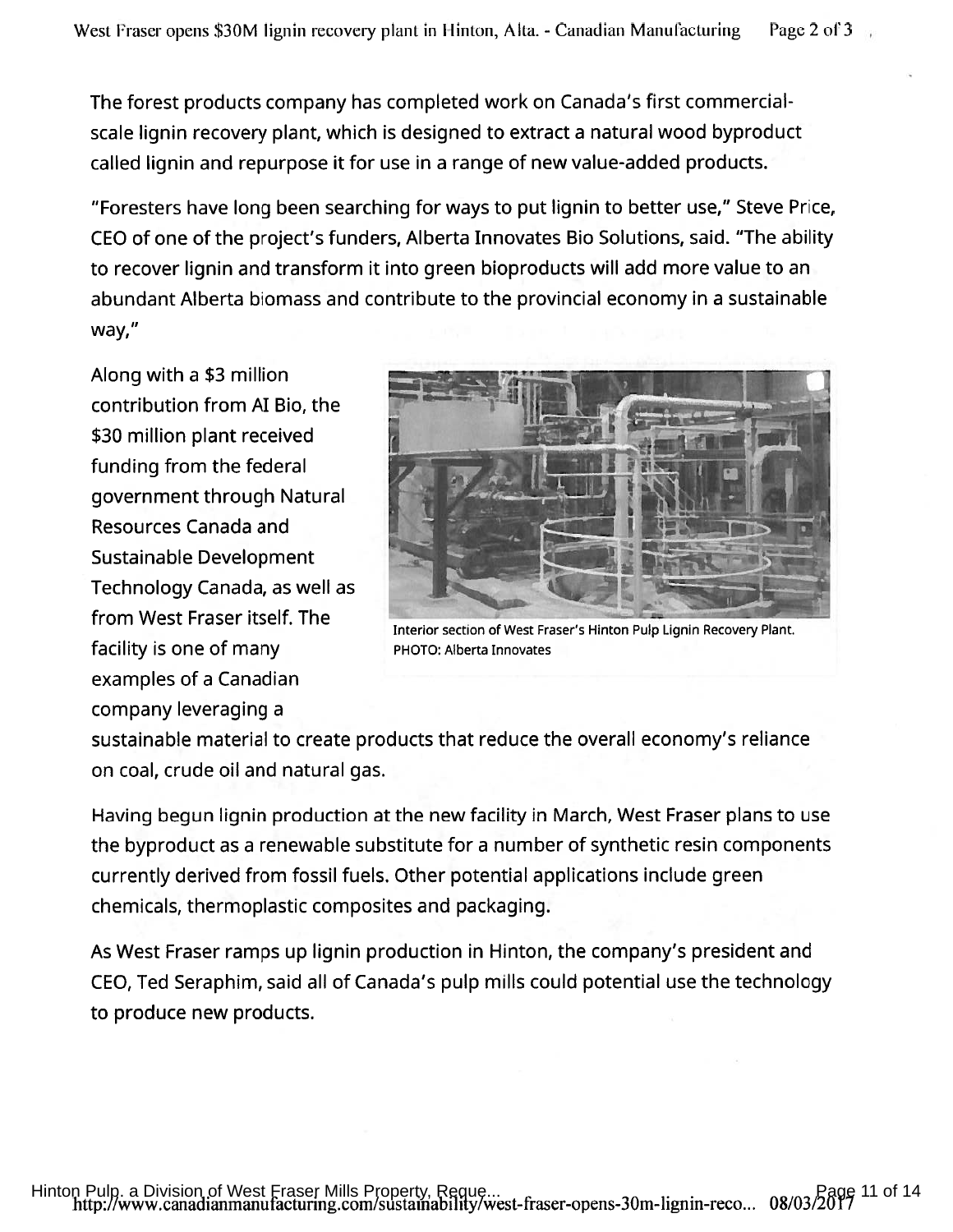"Lignin is an opportunity to expand our product line and recover the maximum value from our fibre and our manufacturing process," he said. "In addition, it is a sustainable choice. Every tonne of lignin substituted in phenol-formaldehyde resin prevents a tonne of CO2 emissions from entering the atmosphere."

# **Related Posts from the network**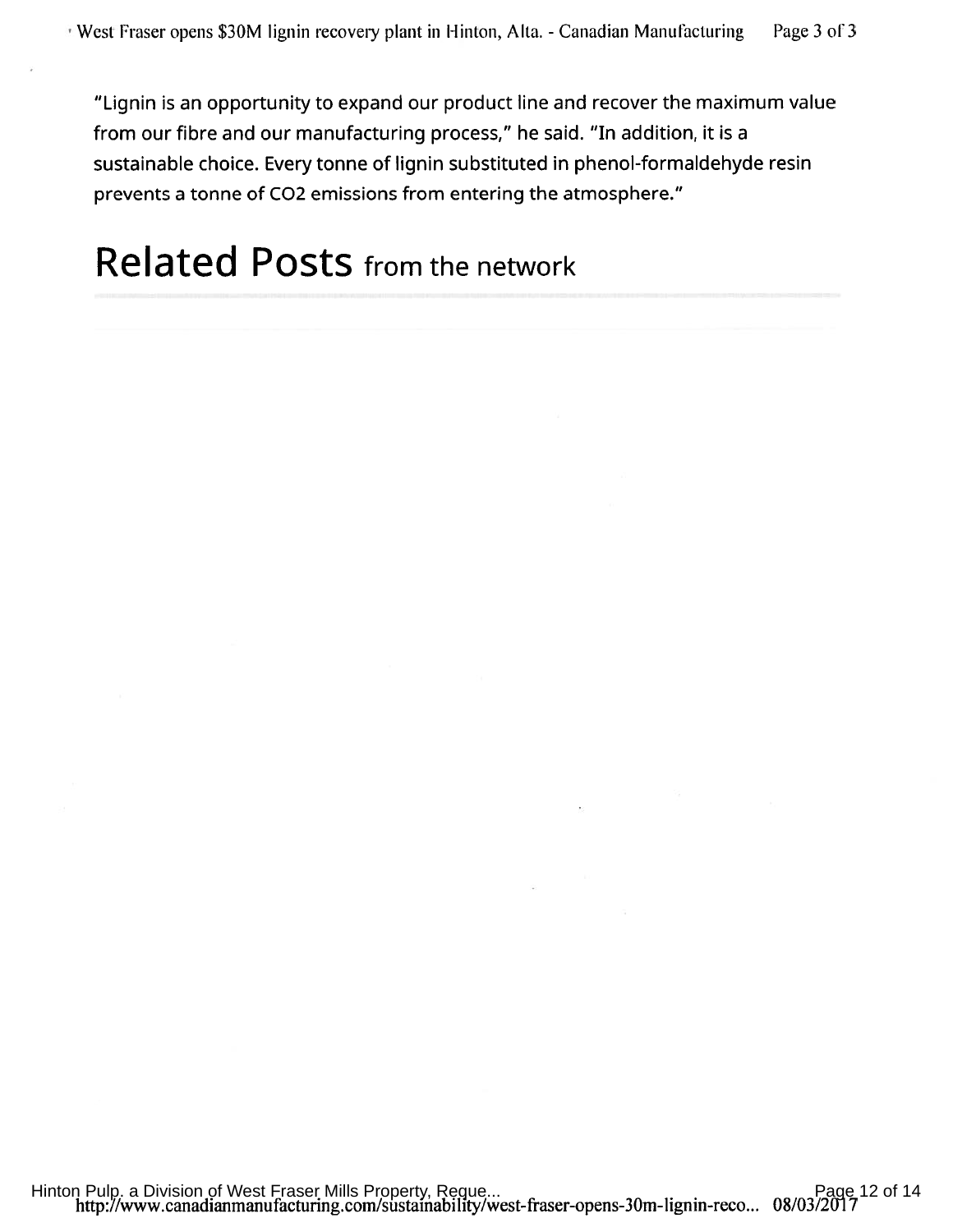

# **TOWN OF HINTON DIRECTION REQUEST**

**DATE**: March 9, 2016

# **TO: STANDING COMMITTEE MEETING OF MARCH 14, 2017**

**FROM:** Mike Schwirtz, Chief Administrative Officer

# **RE**: **Automated Traffic Enforcement**

# **Purpose**

The Hinton Automated Traffic Enforcement Oversight Committee is seeking Council direction on the management of the ATE program in Hinton.

# **Issue**

The ATE Oversight Committee would like Council's direction on at least three areas of ATE:

- 1. Does Council wish to continue with the ATE Program?
- 2. Does Council wish to continue enforcing Stop Sign violations?
- 3. Would Council like to provide any specific direction for speed zone enforcement?

# **Administration Comments on Situation / Options**

In August of 2016 the ATE Oversight committee was created to manage the ATE program in Hinton. The Oversight Committee consists of the Protective Services Manager, Todd Martens, the RCMP Staff Sergeant Mark Fitzgerald, RCMP Sergeant Todd Gray and the Chief Administrative officer Mike Schwirtz.

Principles that have been applied to this program to date include: the ATE program must enhance traffic safety, be fair and consistent and support local traffic safety programs.

As outlined in the Alberta ATE Technology Guidelines (Alberta Justice and Solicitor General – revised September 2014):

*Traffic Safety criteria must be used to determine where automated traffic technology will be used. These criteria include but are not restricted to, high risk, high frequency, high collision and high pedestrian volume locations.*

- *High-risk locations are those where the safety of citizens or police officers would be at risk through conventional enforcement methods.*
- *High-frequency locations are those where data indicates motorists are ignoring or breaking traffic laws on an ongoing basis.*
- *High-collision locations are those where data indicates a greater frequency of property damage, injury or fatal collisions.*